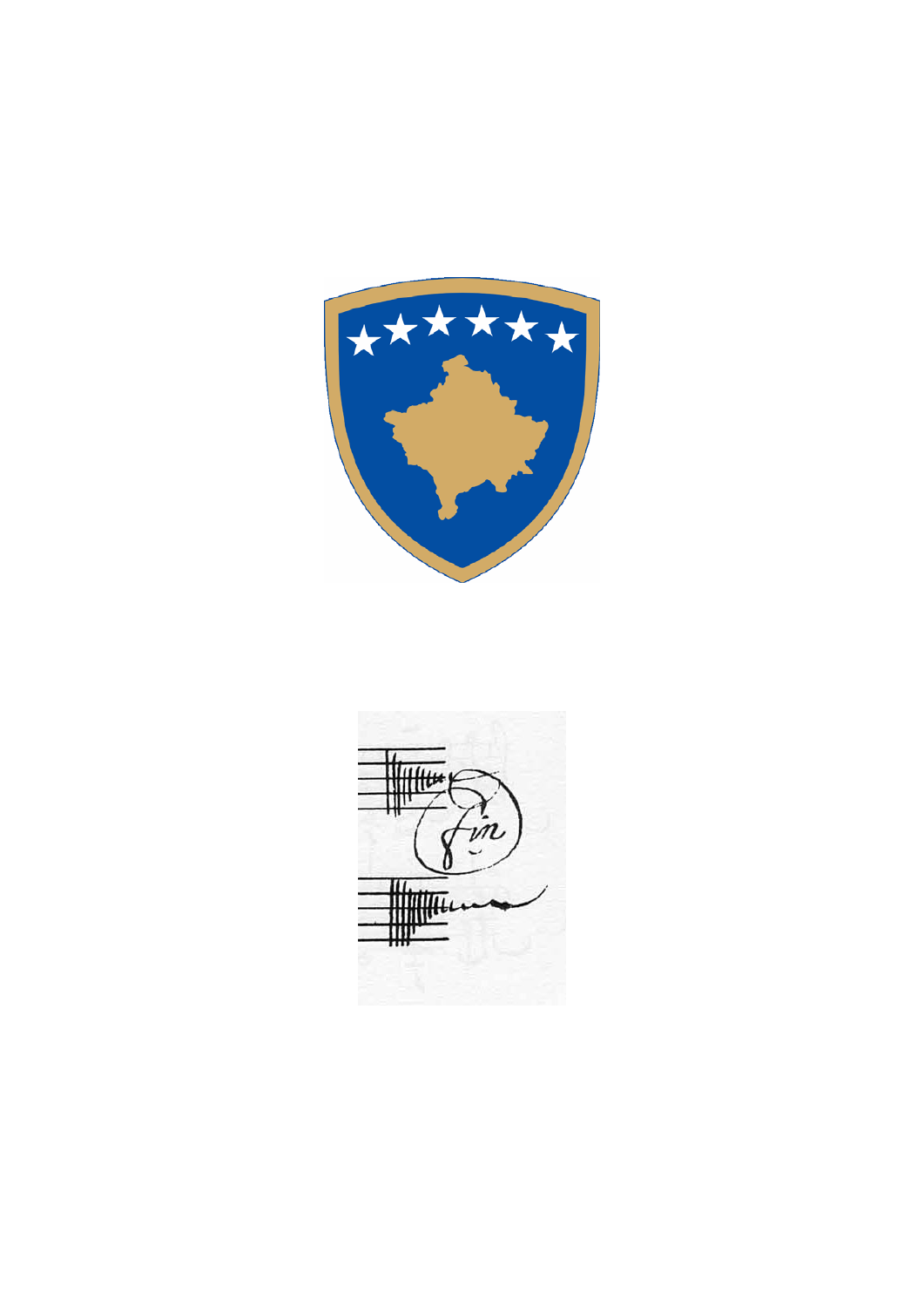# **Protectorate XX:XX – YY:YY**\*

*Bill Dietz* 

\*The "XX:XX" and "YY:YY" in the Title should be replaced in each performance with the start and end times of the piece on a given program (if, for example, the Ex.1 concert program below would begin at 20:00, the piece would begin at 20:31 and end at 20:41, making the title Protectorate 20:31 - 20:41)

*for Kirsten Fuchs and Jessie Marino* 

### **1. The Time Structure**

The time structure of the entire concert is proportionally reduced into the given duration of the work. Critical to these calculations is the inclusion of the time spaces between, before, and after pieces on the concert program. If all of these timings cannot be to a certain degree fixed before the concert, these should be estimated as accurately as possible.

*Ex. 1: Time Structure of a 1-hour long Concert and the proportional time structure of a 10-minute piece (Ratio: 1/6)*

 $\mathsf{The \; Concert \;}(60:00)$   $\qquad \qquad \bullet$ 

|  | $1/6$ <sup>m</sup> of the Concert (10:00) |  |
|--|-------------------------------------------|--|
|  |                                           |  |

| I.    | Opening, Set-up    | 5:00  | ı.    | Opening Pause        | 0:50 |
|-------|--------------------|-------|-------|----------------------|------|
| ΙΙ.   | <b>First Piece</b> | 15:00 | Ш.    | <b>First Section</b> | 2:30 |
| III.  | Applause, etc      | 2:00  | III.  | Second Pause         | 0:20 |
| IV.   | Second Piece       | 8:00  | IV.   | Second Section       | 1:20 |
| V.    | Applause, etc      | 1:00  | V.    | <b>Third Pause</b>   | 0:10 |
| VI.   | Third Piece**      | 10:00 | VI.   | Third Section**      | 1:40 |
| VII.  | Applause, etc      | 2:00  | VII.  | <b>Fourth Pause</b>  | 0:20 |
| VIII. | Fourth Piece       | 5:00  | VIII. | Fourth Section       | 0:50 |
| IX.   | Applause, etc      | 2:00  | IX.   | <b>Fifth Pause</b>   | 0:20 |
| Χ.    | <b>Final Piece</b> | 6:00  | Χ.    | <b>Final Section</b> | 1:00 |
| XI.   | Applause, Closing  | 4:00  | XI.   | <b>Closing Pause</b> | 0:40 |
|       |                    |       |       |                      |      |

\*\* The space of the piece within "itself" is an exceptional space discussed below under heading #7.

### **2. Ratio of Sections to the Whole**

Necessary to the calculations of the remainder of the work are the relations of the individual sections to the whole (these proportions being of course identical in the concert and the piece).

*Ex. 2: Ratios of the Sections to the Whole as in the Ex. 1, an 11-Part Structure*

|       | Percentages (100%)   |
|-------|----------------------|
|       | $1 \quad 81/3\%$     |
| ΙΙ.   | 25%                  |
|       | $III.$ 3 1/3%        |
|       | $IV. 7\frac{1}{2}\%$ |
|       | $V = 1.2/3%$         |
|       | VI. 16 2/3%          |
|       | VII. 3 1/3%          |
| VIII. | 8 1/3%               |
|       | IX. 31/3%            |
| X.    | 10%                  |
|       | $X1 \quad 6.2/3\%$   |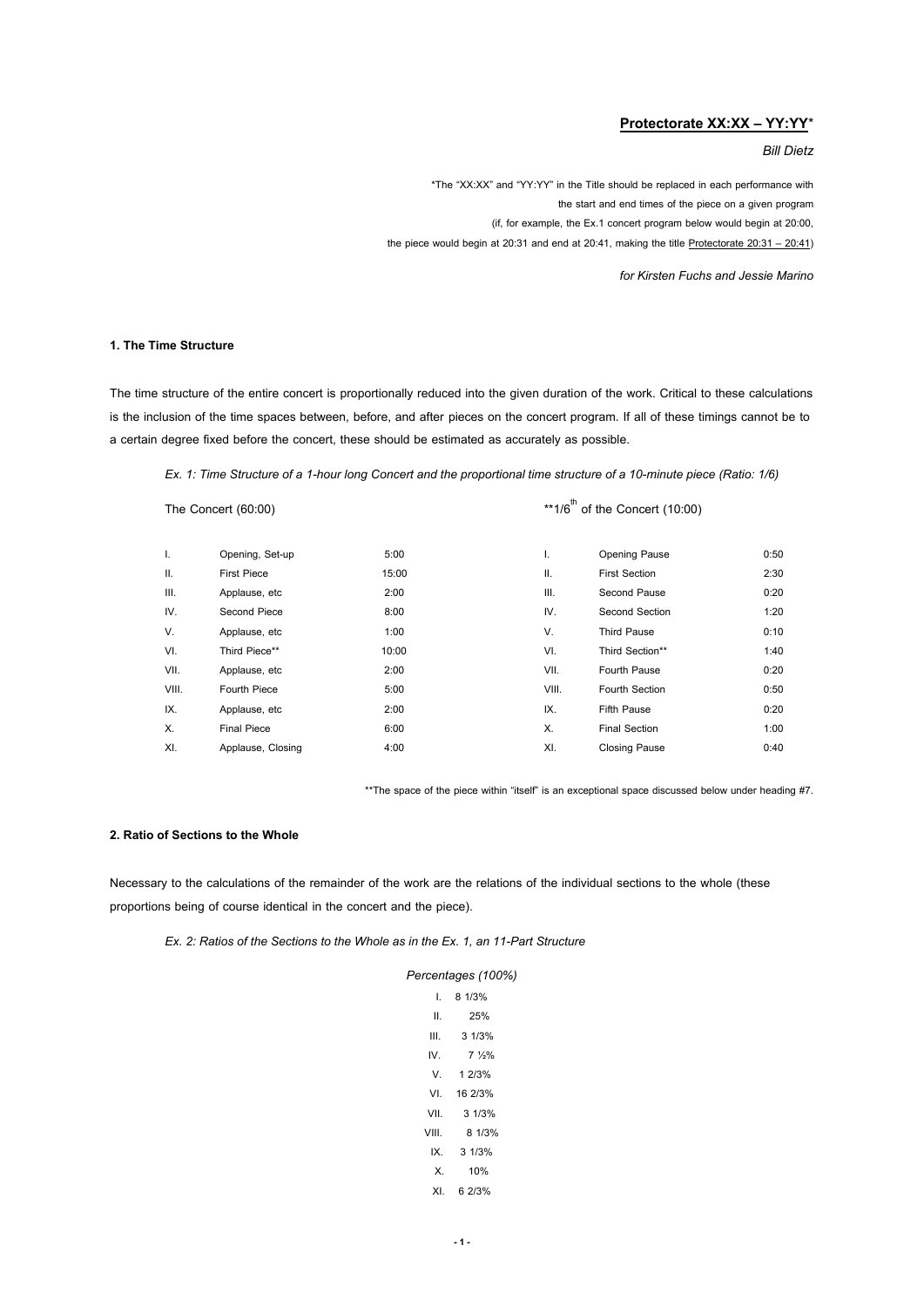### **3. "Tempi"/Divisions of the Individual Sections**

Each section's correspondent ratio to the whole determines its own internal division into equal segments in relation to the second. Thus the "First section" of the Example (also indicated by "II.") is further divided into 10 0:15 long segments (or metronome marking beat=4), and the "Second Section" ("IV.") is divided into 26 2/3 0:04.5 long segments (or metronome marking beat=13 1/3).

## *Ex. 3: Divisions/"Tempi" of the 5 Sections*

| I. Opening Pause                               | 0:50 |
|------------------------------------------------|------|
| II. First Section, 10x0:15. Beat=4             | 2:30 |
| III. Second Pause                              | 0:20 |
| IV. Second Section, 17 7/9x0:04.5, Beat=13 1/3 | 1:20 |
| V. Third Pause                                 | 0:10 |
| VI. Third Section**                            | 1:40 |
| VII. Fourth Pause                              | 0:20 |
| VIII. Fourth Section, 10x0:05, Beat=12         | 0:50 |
| IX. Fifth Pause                                | 0:20 |
| X. Final Section, 10x0:06, Beat=10             | 1:00 |
| XI. Closing Pause                              | 0:40 |

### **4. "Ranges" of the Individual Sections**

As with the "tempi", the ratio of section to whole determines the frequency range of each individual section, in this case in relation to the standard playable range of the given instrument(s)\*\*\*. Thus the range of the "First Section" ("II.") is 25% of the entire range of the instrument, whereas the range of the "Second Section" ("IV.") is 7 1/2% of the entire range of the instrument, etc.

These "range segments" may be "placed" anywhere throughout the instrument's range for the duration of the corresponding section, but in any given piece these ranges may not overlap. That is, if in a given piece a performer uses the uppermost 25% of her/his range in the "First Section", pitches from this range may not occur in any of the other sections of the piece (with the exception of the "piece within the piece"\*\*).

\*\*\*By standard is indicated not the "textbook" range, but rather the entire range of an instrument producible using "standard" playing techniques - thus no harmonics, extended techniques, etc. The entire heard range should thus be as timbrally uniform as possible.

#### **5. Coordination of Temporal and "Tonal" Divisions**

As the "First Section" ("II.") is made up of 10 0:15 long segments within which 25% of a given instrument's range is "represented", this means that over the 2:30 of this "First Section" the 25% of an instrument's range is to be divided into 10 equal divisions and 1 of these is to be articulated every 15 seconds in ascending order. In the "Second Section" ("IV.") this means the 7 1/2% of an instrument's range must be divided into 17 7/9 equal divisions, one of which is articulated in ascending order every 4.5 seconds. Etc.

### **6. Performance**

The sections of the piece representing sections of the concert between, before, or after other pieces are to remain "outside" performance (thus indicating sectional divisions of the piece by changes in performance posture/stance). The sections of the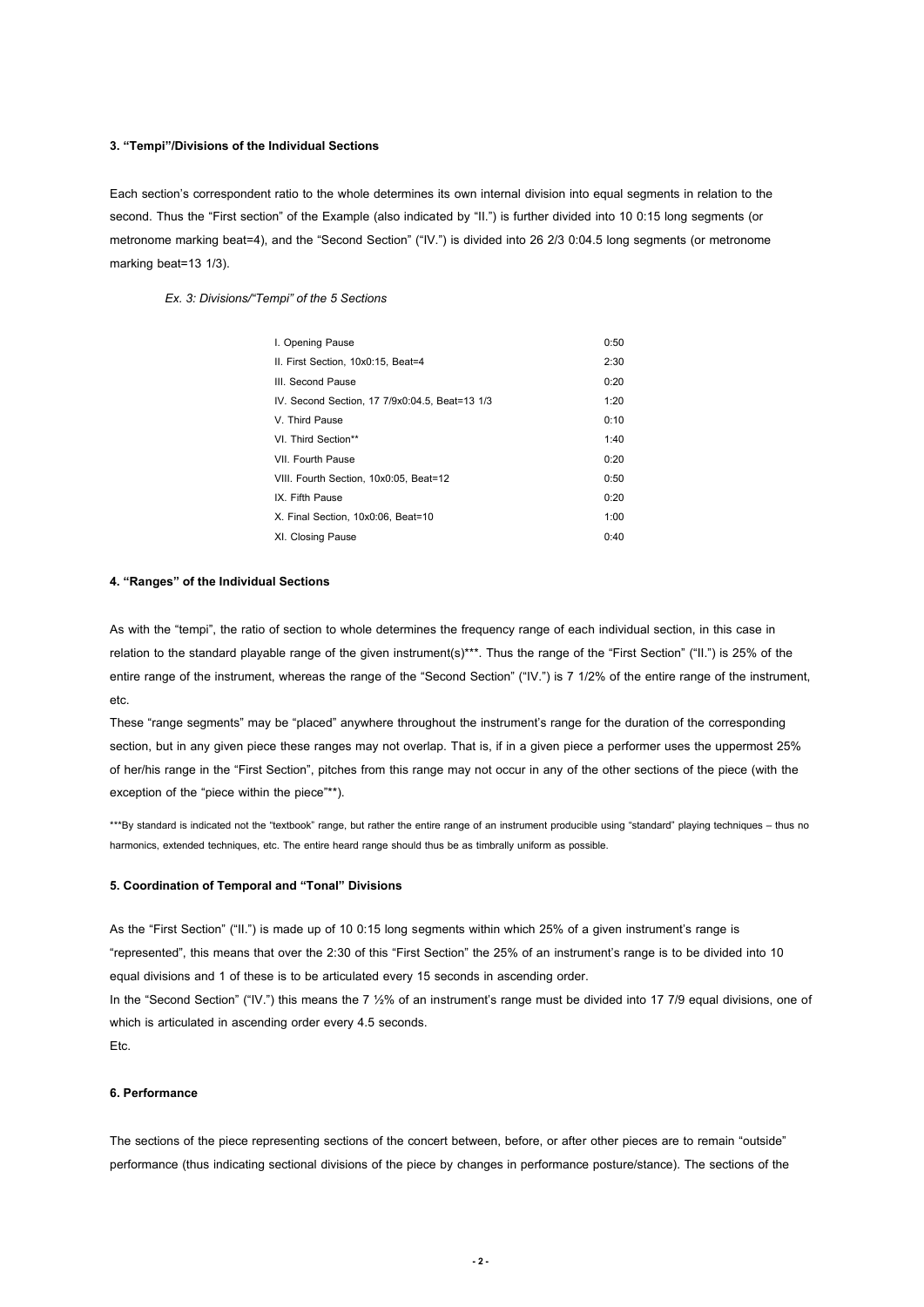piece representing "performed" sections of the concert are to be performed by articulating the temporal and tonal divisions described above on the given instruments.

If possible, all performers in the given concert should perform in the piece. In the case of a performance with multiple interpreters, the performers need not coordinate their tonal materials (i.e., "placement" of a range segment in a given section), but should maintain temporal coordination (see "8. Notes on Accuracy").

In the case of a single vocalist's participation, he or she should articulate each "tone" on the American English phoneme "La." In the case of multiple vocalists' participation, they should articulate each "tone" on the American English phoneme "Oo."

The performance "style" need not attempt to be "neutral", but should avoid clichés of historical performance practice. Most important is the communication of the given structural "information". In this sense, the loudness of the piece should remain relatively constant and moderate throughout.

### **7. The "Piece within the Piece"**

This "Piece within the Piece" section (in the Example, the "Third Section", "VI.") is a special case in which the entire range of a given instrument is to be articulated via the relation of the second to the entire duration of the section in ascending order from the lowest playable tone to the highest. Thus as the exemplary "Third Section" lasts 1:40, this means that the entire range of given instrument is to be articulated in 100 equal divisions at a rate of 1 tone per second.

#### **8. Notes on Accuracy**

All calculations should be carried out as precisely as possible based on the initial concert structure data.

However, as actual durations of the concert structure will undoubtedly vary, and as the self-referential logic of the piece's structure is to a large degree arbitrary, there is no necessary demand that one perform the resulting material as precisely to the letter as possible. As stated above, "most important is the communication of the given structural 'information.'" This could mean, for example, that one interprets the "equal divisions" of the range segments to the nearest semitone, quartertone, or what have you, depending on the given situation (rehearsal time, concert context, etc). Further, in the case of the coordination of temporal divisions, this suggests that only the beginnings of individual sounds are needed to articulate a given time interval (for example, every 4.5 seconds). Thus one need not sustain an individual sound throughout a given time interval and thus a "tone's" end within that interval is at the discretion of the performer. In the case of a performance with multiple interpreters however, endings should be simultaneous and thus coordinated.